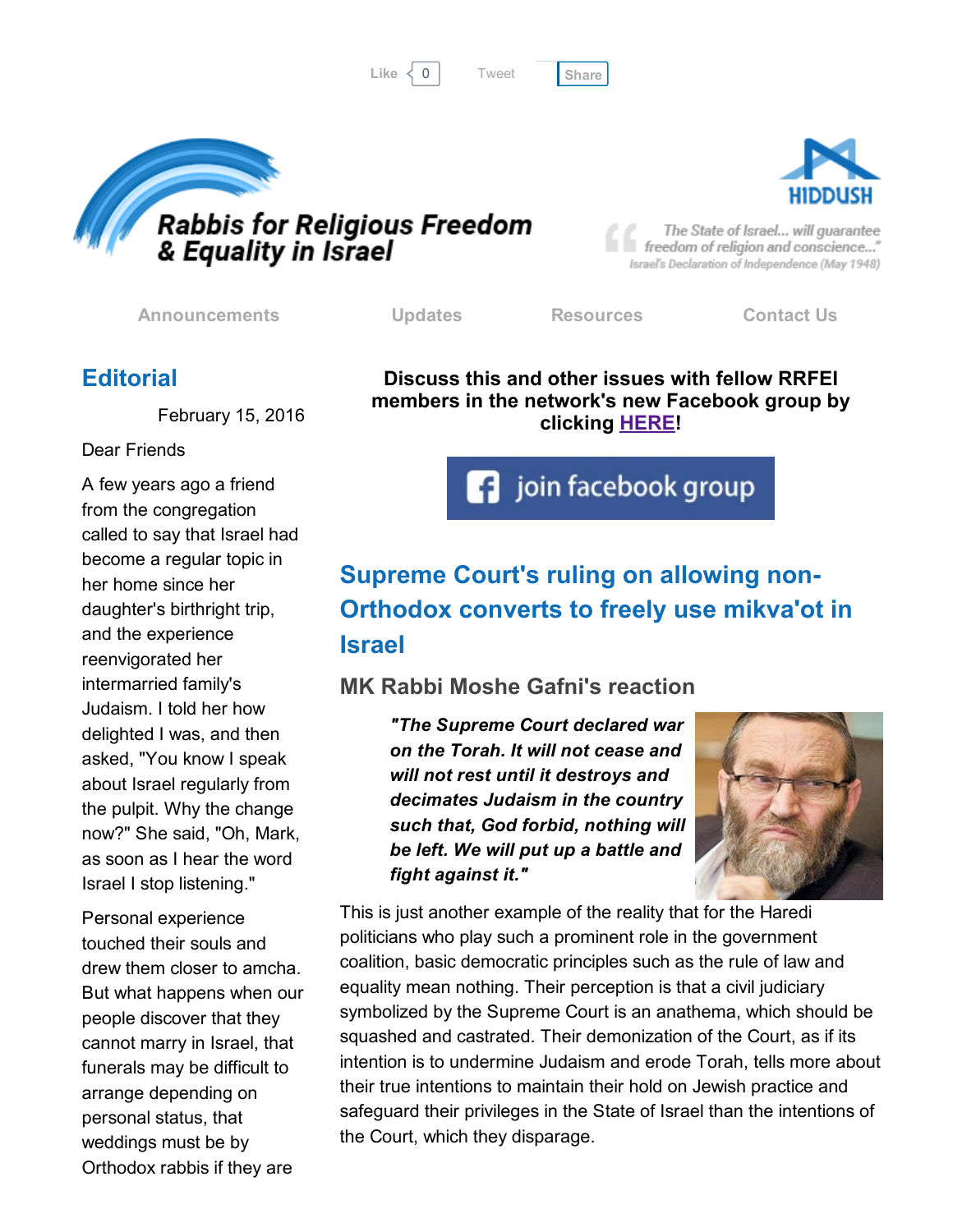even possible, or that a couple would need to live together outside the law or travel abroad to get married?

The much acclaimed recent success of the efforts of Women of the Wall after 25 years is a symbolic victory demonstrating the opinion of the vast majority of Israelis: Jews should be able to practice Judaism however they want and receive basic civil rights, like marrying as they choose. The Chief Rabbinate ought not control private lives.

We are witnessing Israelis who are fed up with the status quo and circumventing the rabbanut, even as the Chief Rabbinate further attempts to tighten controls. Once the new egalitarian section is established at the kotel, women will not longer be permitted to wear tallit and tefillin at the women's section of the Kotel. It's reported that there are new efforts to arbitrarily investigate individuals' halakhic status, even when they are not seeking a wedding or another life cycle event. An ordinary Israeli citizen may now simply be called and asked to appear before a rabbinic court to authenticate their Jewish lineage; and if they refuse, it may affect their personal status in the

#### Rabbi Uri Regev's analysis of the ruling

This unanimous ruling of the Supreme Court is an additional link in a chain of rulings over the years that uphold the principles of religious freedom & equality. Its importance is obvious and it includes a number of statements that are both relevant to the matter at hand, but also of general value for future litigation over matters of religious freedom and equality.



On the other hand, a close look at the ruling reveals a number of elements of a mixed nature, which we need to be aware of, as they too will weigh on future litigation involving the clash of religion and state. The media coverage has not necessarily picked up on these, given its natural tendency to point out the precedent setting pronouncements contained in the ruling.

#### click for [more>>](http://rrfei.org/2016/02/rabbi-uri-regevs-analysis-of-the-supreme-court-ruling-to-allow-non-orthodox-converts-access-to-all-mikvaot-in-israel/)

#### Hiddush poll for Valentine's Day

71% of the Israeli Jewish public: The Chief Rabbinate's and rabbinical courts' monopoly over marriage and divorce distances Jews from Judaism.

*84% of the Jewish public in Israel believes that every Israeli citizen should have "the right to found a family in Israel with whomever they want, in whatever manner they want, and according to their beliefs." All successive Israeli governments have denied the public the basic rights to freedom of marriage and family. It's time for love and civil liberties to prevail, and for Israeli politicians to heed the public will.*

Not only is the denial of the freedom to marry antithetical to core democratic principles, but it also undermines Jewish interests. 71% of the Israeli Jewish public, including 59% of the Orthodox Jewish Home party's voters, maintain that the Chief Rabbinate's and the rabbinical courts' monopoly over marriage and divorce distances Jews from Judaism. Only 29% believe it brings Jews closer to their Jewish heritage.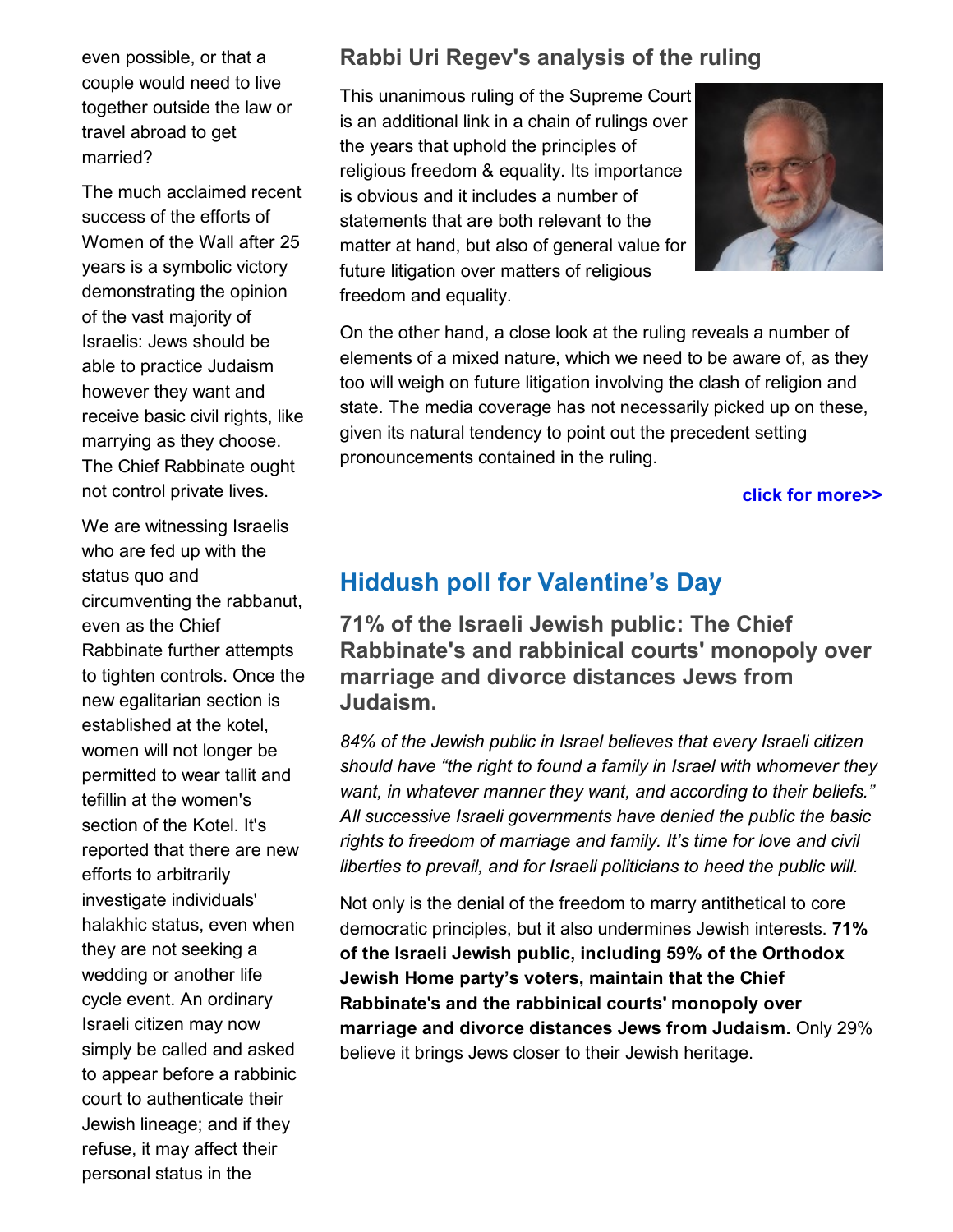future, as the Rabbanut keeps files on individuals.

When the Hatam Sofer wrote "Hehadash asur min ha-Torah," no one thought it would become the governing principle for a Jewish state. But here we are.

Much has been written in recent weeks about the inclusion of Diaspora leaders in Israeli decision making. Ken yirbu! If Birthright Jews and the vast majority of Israelis and world Jewry are to renew Judaism for a modern world, it won't be in the Haredi mode. It will be diverse. Israel cannot fulfill her role as the truly Jewish State with the Rabbanut in control. The vast majority of world Jewry believe our cause is just and right, and want to see change.

From the 70s through the 90s, when I brought congregants to Israel, we prayed together in the Kotel Plaza, and people thrilled at the experience. It touched their hearts and souls. Women of the Wall and the others at the table have succeeded in giving us an opportunity for enhanced spirituality. The great question that confronts liberal Judaism is: will we make it real?

In future weeks, look for our program to effect that



In this Hiddush special Valentine's Day poll, held shortly after the Western Wall agreement was signed, 61% of the Israeli Jewish public, nearly two-thirds, expressed support for official State recognition of Reform and Conservative marriages. Only 33% support the current Orthodox rabbinic monopoly over marriage of all Jews in Israel, while 67% want the State to recognize alternatives to the Orthodox monopoly.

Israel prides itself for being an advanced Western democracy, but in regard to the basic human right to marry the person you love, it is closer to those states governed by Sharia law. It is the only Western democracy in the world that denies its citizens marriage freedom. More than 600,000 citizens are unable to marry in Israel at all, and millions more can only get legally married or divorced in religious ceremonies that are contrary to their religious/secular outlooks and lifestyles. Rather than strengthening Judaism in the Jewish state, the Chief Rabbinate's monopoly and the unholy alliance of religion and politics only serve to distance Jews from Judaism.

The survey once again highlights the tremendous divide between the public's desire for marriage and divorce freedom, and the political system, which ignores the public's will, empowering and perpetuating the Rabbinate's monopoly over these matters. There's no doubt that the Rabbinate and the rabbinical courts are the greatest enemies of Judaism in our time. However, all successive Israeli governments are no less culpable for collaborating with the Rabbinate and the religious parties to deny the public its basic right to marriage and love.

This public opinion survey was conducted by the Rafi Smith Polling Institute for Hiddush Freedom of Religion in Israel ahead of Valentine's Day (the international holiday of love on February 14th). It was conducted by telephone on February 4th, among 500 adult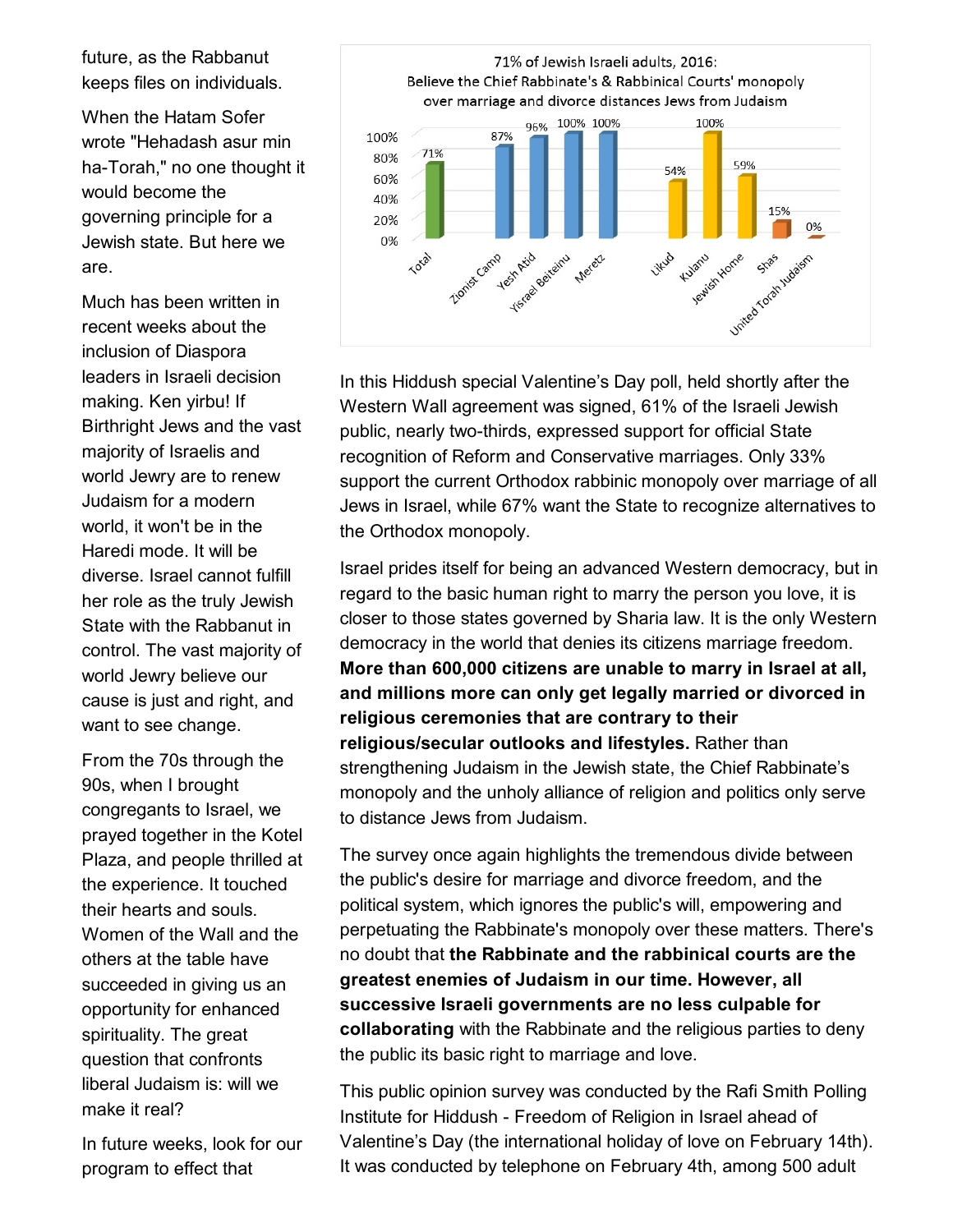change. Let us hear your comments, as we move forward together.

See our FB group: [\[link\],](https://www.facebook.com/groups/132239560451232/) and our website: [www.rrfei.org.](http://rrfei.org/)

Please post your comments, or send them to: [organizers@rrfei.org](mailto:organizers@rrfei.org)

Kol tuv,

Mark

[facebook](https://www.facebook.com/groups/132239560451232/) [email](mailto:organizers@rrfei.org)

#### **Resources**

- Western Wall [compromise](http://rrfei.org/resources/western-wall-agreement-2016/) agreement
- Chief Rabbi Lau attacks Bennett over [pluralism](http://rrfei.org/resources/chief-rabbi-lau-slams-minister-bennett-winter-2015/)
- J-REC / AJC [Mission](http://rrfei.org/resources/ajc-j-rec-mission-to-israel-winter-2015/) to Israel
- Giyur [K'halacha](http://rrfei.org/resources/giyur-khalacha-summer-2015/)
- Acts of [violence](http://rrfei.org/resources/acts-of-violence-summer-2015/)
- Kashrut [regulations](http://rrfei.org/resources/kashrut-regulations-for-hotels-spring-2015/) for hotels and event halls

#### Contact us

email: [organizers@rrfei.org](mailto:organizers@rrfei.org) Phone (US): 646-334-5636 Phone (Isr): 054-779-1179

## Not yet a member?

Please [register](http://rrfei.org/about/registration/) here »

Israelis, a representative sample of the adult Jewish population. This survey was conducted with generous support from IREP - the Israel Religious Expression Platform.

### Additional poll highlights:

91% of secular Israeli Jews and 81% of immigrants from the former Soviet Union feel that the Rabbinate's and the rabbinical courts' control over marriage and divorce in Israel alienates Jews from Judaism. On the other hand, 100% of ultra-Orthodox respondents said that the Rabbinate's monopoly brings Jews closer to their Jewish heritage. Among those who believe the monopoly on marriage and divorce distances Jews from Judaism are: 100% of Kulanu, Yisrael Beiteinu and Meretz voters, 96% of Yesh Atid voters, and 87% of voters for the Zionist Camp. 54% of Likud voters and 59% of Jewish Home voters also agree that Jews are distanced from Judaism by the Chief Rabbinate's control over these basic human rights.

84% of the Israeli Jewish public believes that every resident of Israel should have "the right to start a family in Israel with whomever they wish, in whatever way they prefer, and in whatever manner best suits their beliefs." Only 16% oppose this. Among those who identify as left-leaning, 100% support the right to choose how one establishes a family. Among those who identify as centrists, 90% support this basic right, as do 70% of right-leaning voters. 93% of secular Israeli Jews support the right to establish a family with one's partner of choice in a way that befits one's beliefs, as do 75% of ultra-Orthodox Jews. The lowest level of support for this human right came from the Zionist Orthodox community - only 61%.

It's is quite possible that respondents from the ultra-Orthodox and Zionist Orthodox communities interpreted "family" only in relation to Jews, and only in relation to heterosexual marriage. Should the language of the law be sharpened to allow for religious intermarriage and same-sex marriage, this might well lower the support among the Israeli Jewish population from 84% to something like 70%, which is the general level of support for marriage freedom in Israel.

67% of the Jewish public in Israel, two-thirds, support the State of Israel allowing young couples to choose alternative wedding ceremonies outside of the Rabbinate. 60% support recognition of civil, Reform and Conservative marriages, in addition to marriages conducted by the Chief Rabbinate.

*1% support only recognizing marriages performed by the*